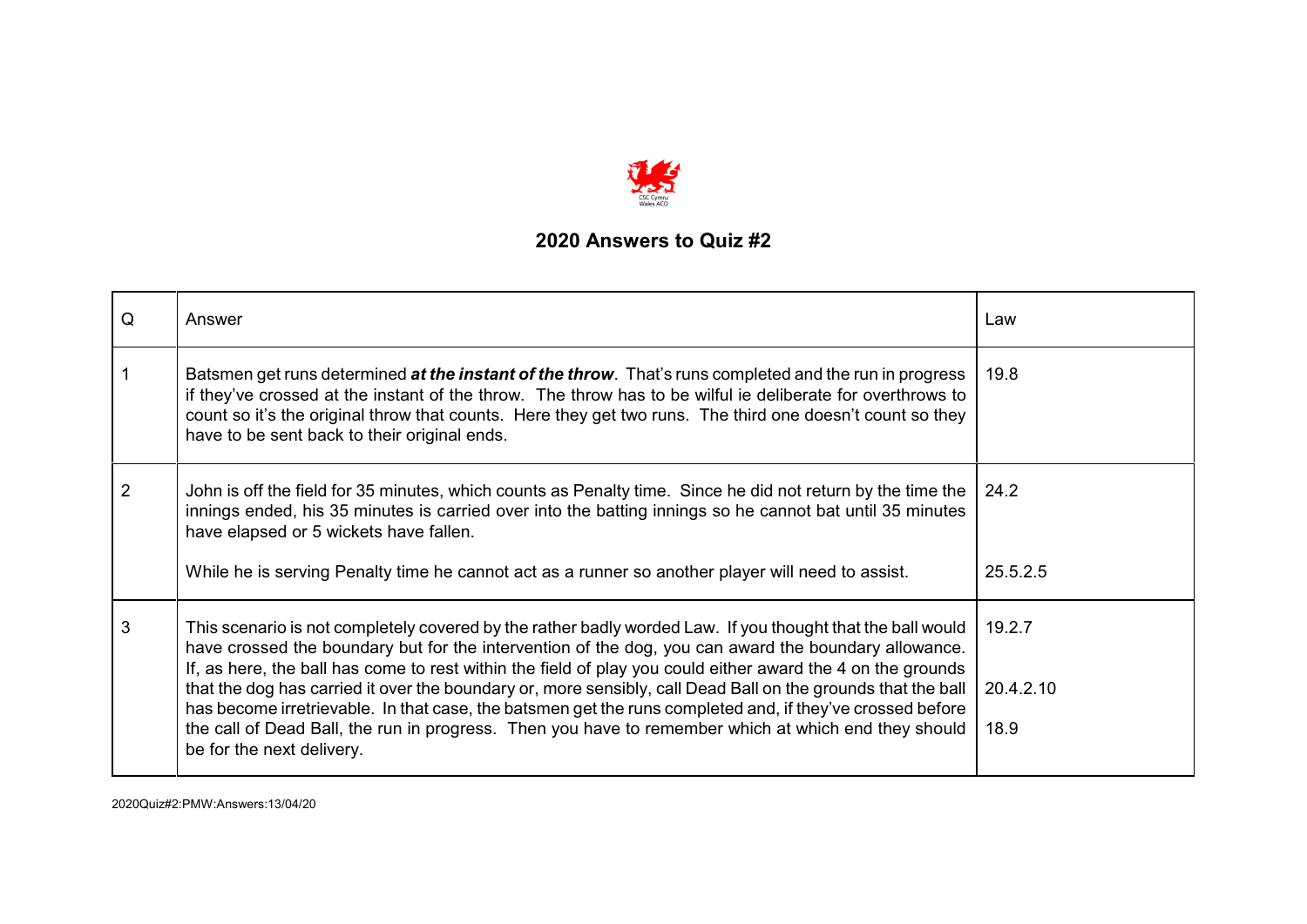

|   | Answer                                                                                                                                                                                                                                                                                                                                                                                                                                                                                                                                                                                                                                                                                  |                               |
|---|-----------------------------------------------------------------------------------------------------------------------------------------------------------------------------------------------------------------------------------------------------------------------------------------------------------------------------------------------------------------------------------------------------------------------------------------------------------------------------------------------------------------------------------------------------------------------------------------------------------------------------------------------------------------------------------------|-------------------------------|
| 4 | While he's bowling spin, Michael can continue until he's bowled his 10 overs. However, the bowling<br>directive says "Once a bowler covered by these Directives has bowled in a match he cannot exceed<br>the maximum number overs per day for his age group even if he subsequently bowls spin. He can<br>exceed the maximum overs per spell if bowling spin, but cannot then revert to bowling fast until<br>an equivalent number of overs to the length of his spell have been bowled from the same end."<br>Once he decided to bowl "fast" he becomes subject to the spell rules. As an U15, he's allowed 6 overs<br>in a spell so he has to stop bowling as he's already bowled 7. | <b>ECB Bowling Directives</b> |
| 5 | The non-striker is run out. The Law says nothing about the breaking of the wicket having to be wilful or<br>deliberate so the fact that the bail was dislodged accidentally makes no difference. This is not a No Ball<br>under Law 21.6 as the dismissal, which makes the ball automatically Dead, occurs before the ball is<br>delivered. The ball doesn't count as one in the over.                                                                                                                                                                                                                                                                                                  | 41.16                         |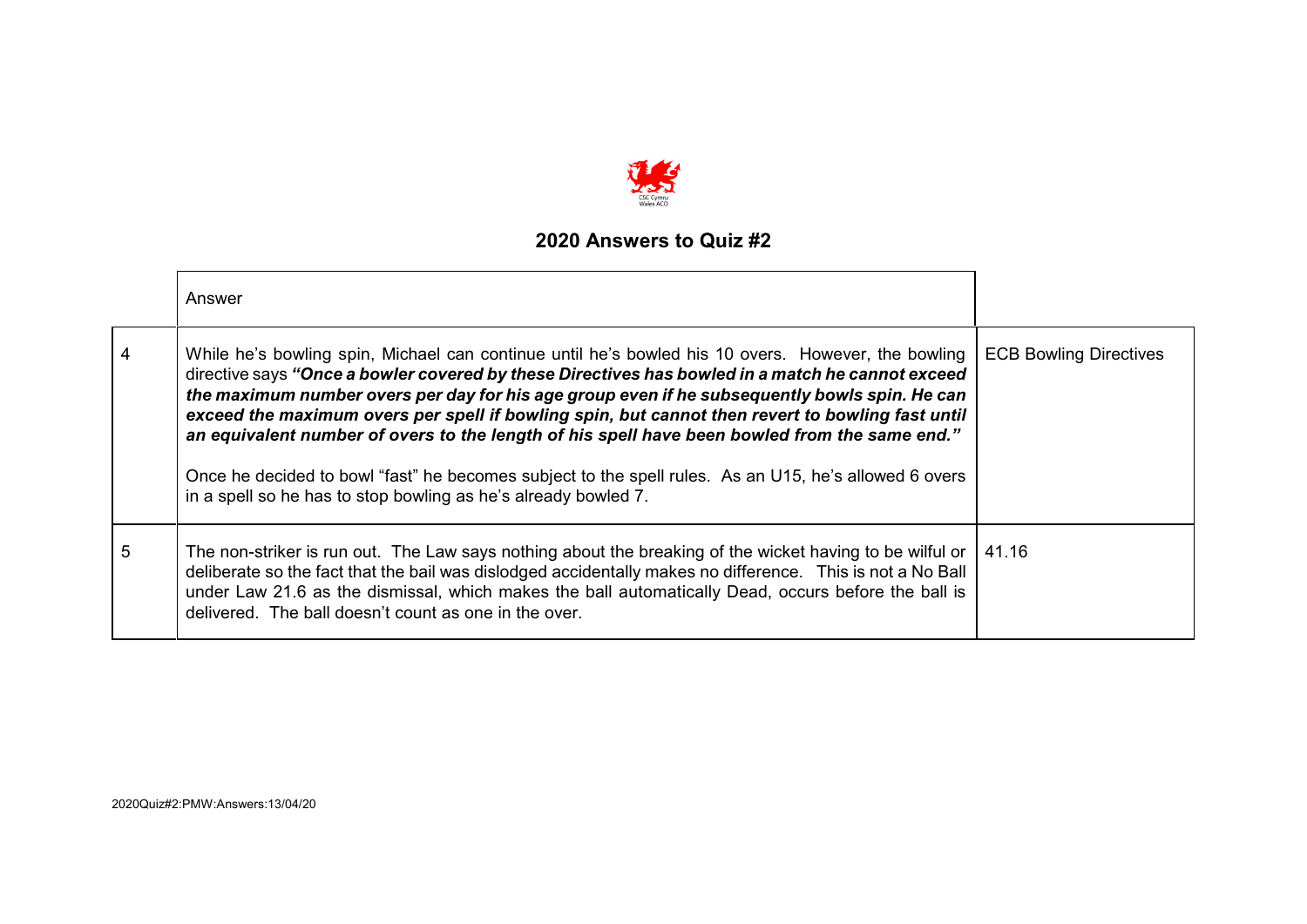

|   | Answer                                                                                                                                                                                                                                                                                                                                                                                                                                                                                                                                       |                                                         |
|---|----------------------------------------------------------------------------------------------------------------------------------------------------------------------------------------------------------------------------------------------------------------------------------------------------------------------------------------------------------------------------------------------------------------------------------------------------------------------------------------------------------------------------------------------|---------------------------------------------------------|
| 6 | On the face of it, the batsman nearer to the striker's end is out Run Out.                                                                                                                                                                                                                                                                                                                                                                                                                                                                   | 38                                                      |
|   | You could, if you had thought that either or both batsmen had suffered " <b>possibly serious injury</b> ", call<br>"Dead Ball". That would negate the dismissal.                                                                                                                                                                                                                                                                                                                                                                             | 20.4.2.2                                                |
|   | You could also invite the fielding captain to withdraw the appeal. On one view this is an unfair request  <br>since the fielding captain's response might be different depending on the state of the match.                                                                                                                                                                                                                                                                                                                                  | 31.8                                                    |
| 7 | Not covered by the Laws. Common-sense should be applied. If you are in doubt about your colleague's<br>fitness, it puts you under extra pressure since you will be watching him when play resumes. He may be<br>concussed and you cannot rely on his self-assessment for that reason. I'd be trying to persuade him not  <br>to resume and if I had serious doubts I'd decline to continue unless he stayed off the field. If you "walk<br>away" the match can continue without you. File a report about the occurrence if you've withdrawn. | See ACO Magazine Issue<br>37 - Spring 2020 - page<br>15 |
| 8 | The striker was trying to avoid injury so four leg byes will be awarded. As the bat was not involved, a<br>boundary six cannot be scored, even though the ball crossed the boundary on the full.                                                                                                                                                                                                                                                                                                                                             | 23.2                                                    |

2020Quiz#2:PMW:Answers:13/04/20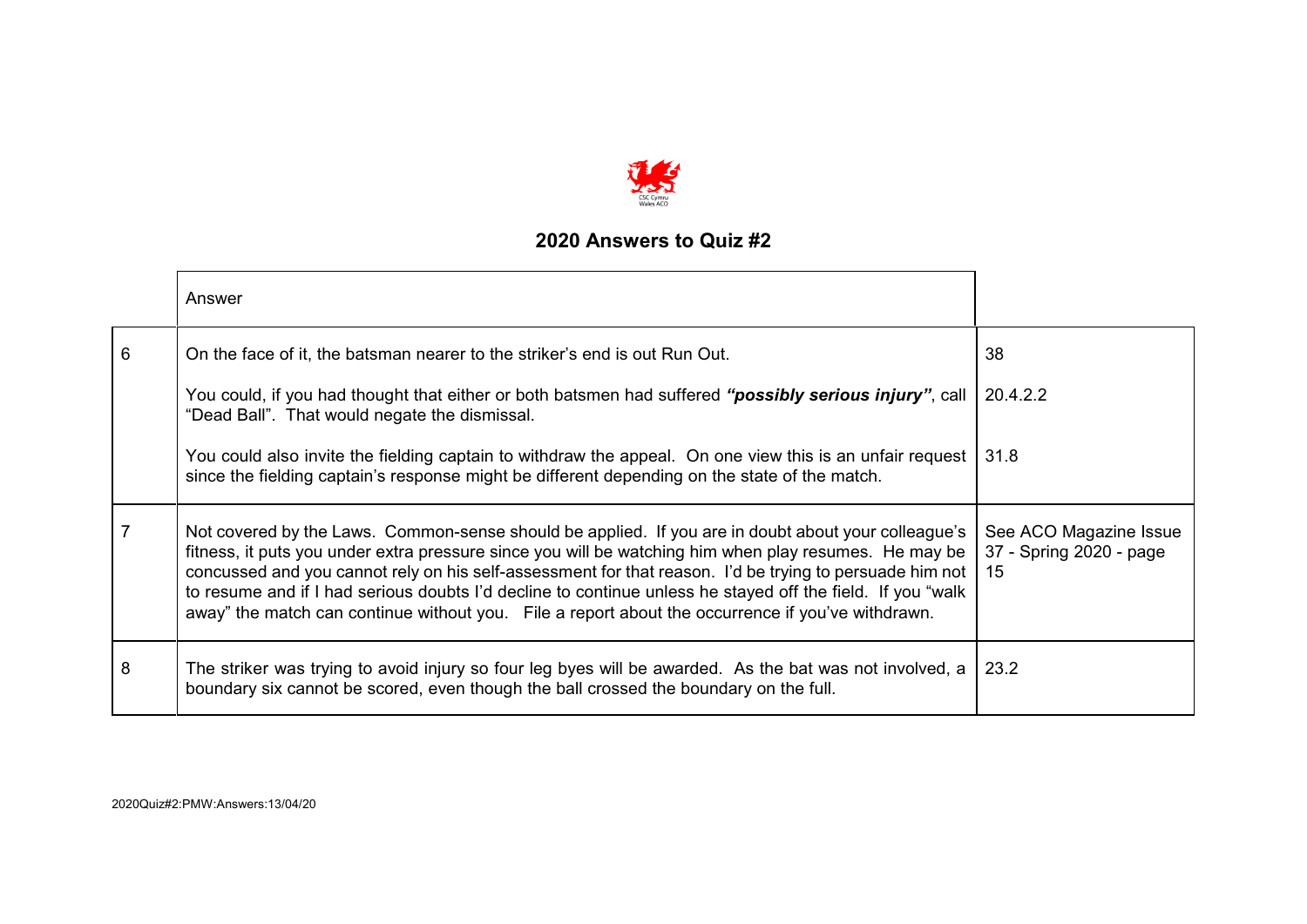

|    | Answer                                                                                                                                                                                                                                                                                                                                                                                                                                                                                                                                       |                    |
|----|----------------------------------------------------------------------------------------------------------------------------------------------------------------------------------------------------------------------------------------------------------------------------------------------------------------------------------------------------------------------------------------------------------------------------------------------------------------------------------------------------------------------------------------------|--------------------|
| 9  | You should call "Dead Ball" if the striker steps away. If you did so promptly, there is no issue since the<br>ball is dead before it's caught. If you're a bit slow off the mark, it could be awkward. The Law says "the<br>striker is not ready for the delivery of the ball and, if the ball is delivered, makes no attempt to play<br>$it.$ "<br>One for consultation with your colleague to decide whether the batsman was merely defending himself or<br>had attempted to play the ball. If the latter, you might have to give him out. | 20.4.2.5           |
| 10 | Nightmare! In practice, two possible courses of action. First, you tell the captains of the mistake and that<br>the over will just have to be completed. Secondly, you offer a "rewind", delete the 3 deliveries from the<br>scorebook, and start the over again with a permitted bowler. The captains might not agree if 18 runs have<br>been scored from the 3 balls or two wickets have fallen. Explain to your colleague that it's his fault, even<br>if it isn't.                                                                       | 43 - common-sense. |
| 11 | Seven runs are scored. This is an exception to the general rule that a boundary 6 can only be scored<br>directly off the bat. 6 overthrows are awarded in this case as the ball has never touched the ground within<br>the field of play after leaving the bat. See also Tom Smith's page 176.                                                                                                                                                                                                                                               | 19.7.1             |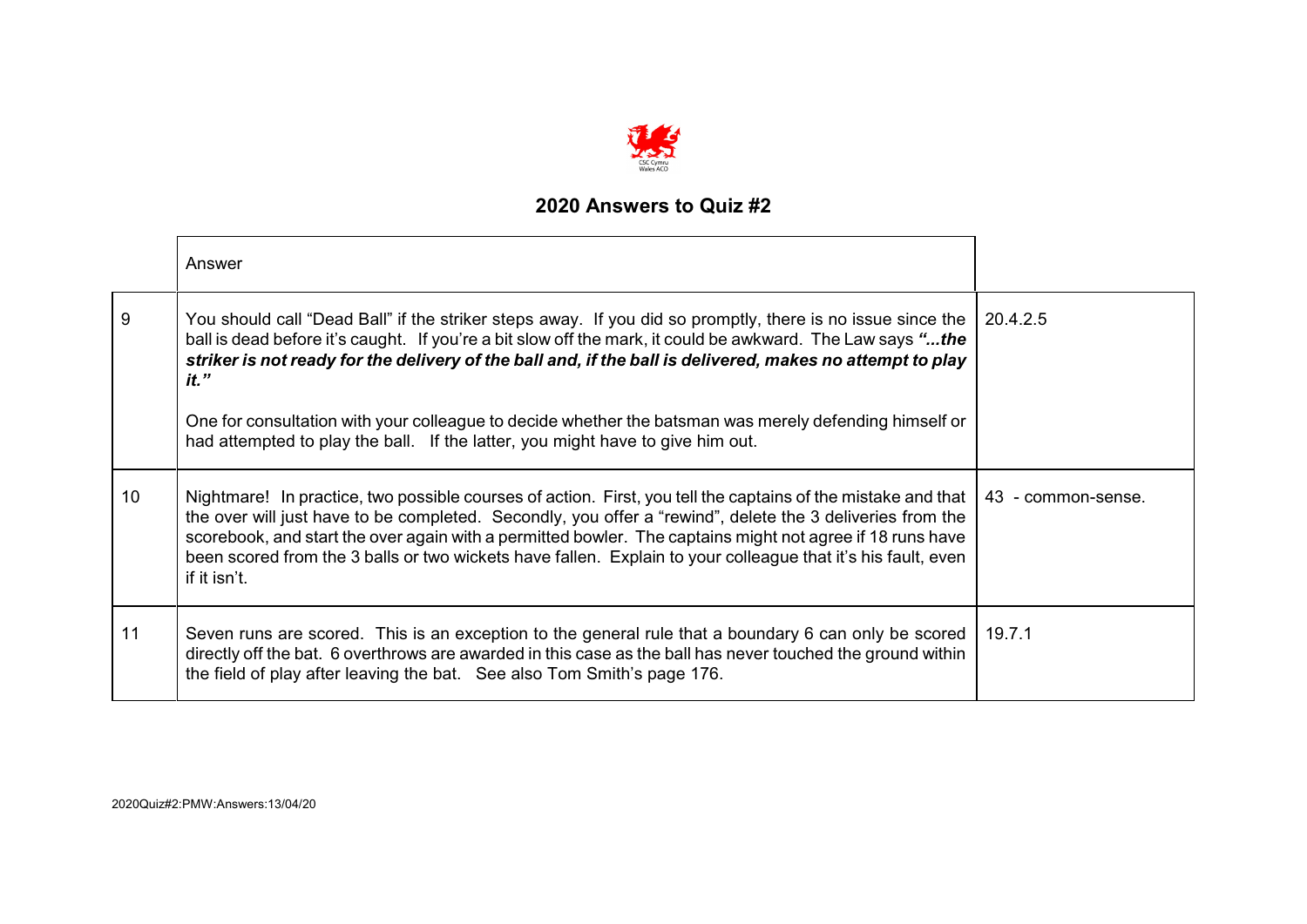

|    | Answer                                                                                                                                                                                                                                                                                                                                                                                              |      |
|----|-----------------------------------------------------------------------------------------------------------------------------------------------------------------------------------------------------------------------------------------------------------------------------------------------------------------------------------------------------------------------------------------------------|------|
| 12 | He can bat immediately. He has sustained an external blow so does not incur Penalty time.                                                                                                                                                                                                                                                                                                           | 24.3 |
|    |                                                                                                                                                                                                                                                                                                                                                                                                     |      |
| 13 | You should have made clear to the captains and their coaches before the match that you must be told<br>whenever a substitution takes place. Only eleven fielders are allowed on the field at any one time.                                                                                                                                                                                          | 1.1  |
|    | This situation is not expressly covered by the Laws - Law 1.1 imposes no sanction for breach.                                                                                                                                                                                                                                                                                                       |      |
|    | It's probably not illegal fielding under Law 24 unless you can be certain that the player who was on the field<br>by mistake was the catcher.                                                                                                                                                                                                                                                       |      |
|    | If there are too many fielders this is probably "actionnot covered in the Laws, [which] is unfair".<br>That being so, you call Dead Ball "as soon as it becomes clear that the call does not disadvantage<br>the non-offending side" and disallow the catch. Law 41.2 offences carry a first and final warning,<br>followed by an award of 5 Penalty runs for any subsequent offence, and a report. | 41.2 |
|    | Runs completed, and the run in progress if the batsman have already crossed at the instant of the call<br>would be credited to the batting side. Check that the batsmen resume at the correct end.                                                                                                                                                                                                  | 18.9 |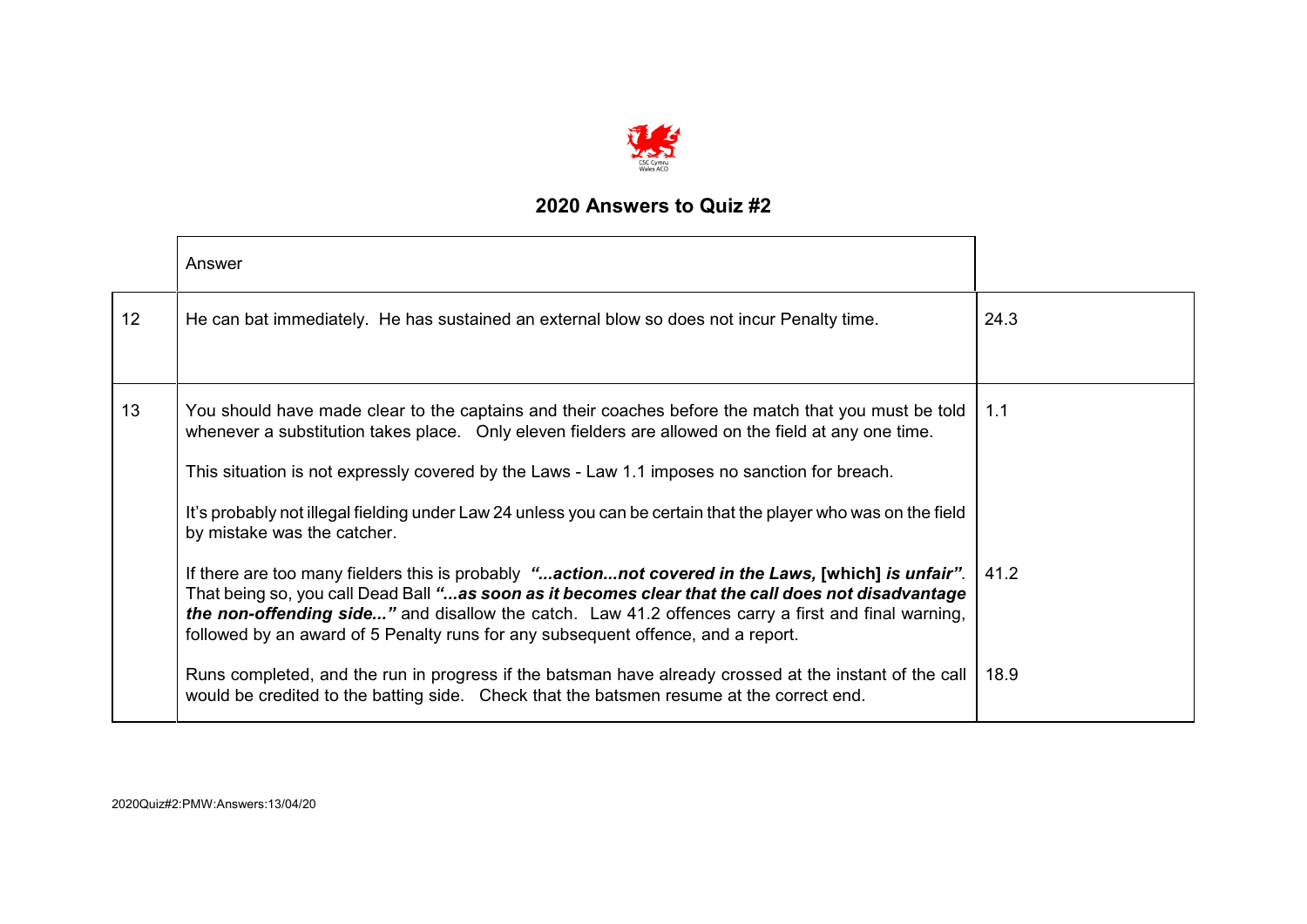

|    | Answer                                                                                                                                                                                                                |                          |
|----|-----------------------------------------------------------------------------------------------------------------------------------------------------------------------------------------------------------------------|--------------------------|
| 14 | The injured striker is out. If the wicket is broken at the striker's end and the injured striker is out of his<br>ground, he is out regardless of the position of the other two players.                              | 25.6.3 & 25.6.5 & 30.2.5 |
|    | No runs are scored and the not out batsman must be returned to his original end.                                                                                                                                      | 25.6.6                   |
| 15 | Not out. The tree is regarded as being entirely outside the boundary so the ball has crossed the boundary<br>as soon as it hits the tree. The ball is therefore automatically Dead and nothing can happen after that. | 19.4<br>20.1.1.2         |
|    | The batsman will be awarded 5 runs - the one which they ran before the throw and four for the tree hit,<br>which is technically an overthrow.                                                                         | 19.8                     |
|    | The batsmen are now at the wrong ends. They ran two but only one counts so they need to be returned<br>to the correct end.                                                                                            | 18.12.2                  |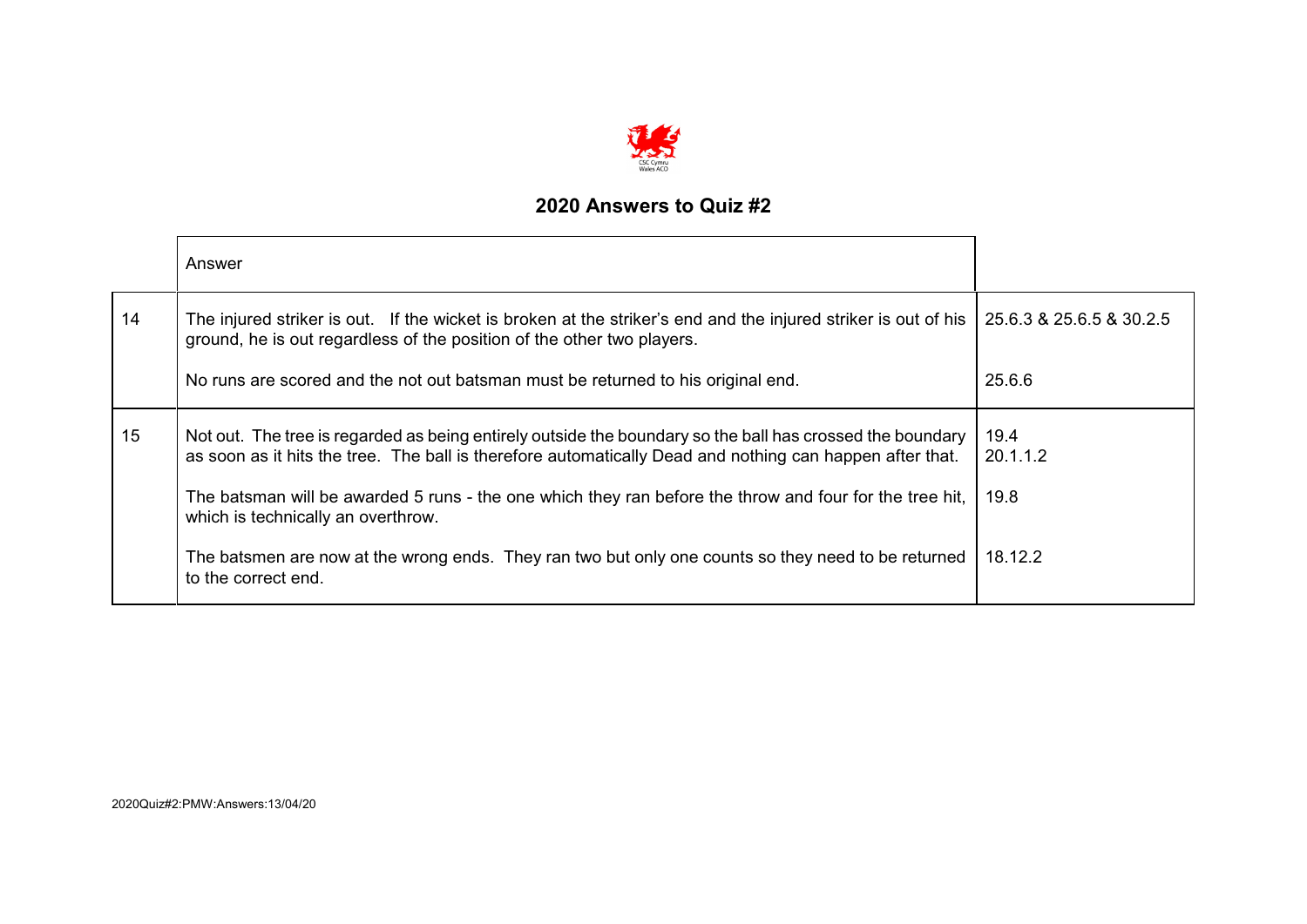

|    | Answer                                                                                                                                                                                                                                       |        |
|----|----------------------------------------------------------------------------------------------------------------------------------------------------------------------------------------------------------------------------------------------|--------|
| 16 | You didn't do well here. Arguably, Twm's remark after the first delivery was a threat to assault and a Level<br>3 offence so you should have suspended him. Even if you were being lenient, you should have imposed<br>some Law 42 sanction. | 42.4   |
|    | In light of the threat you could reasonably infer that this was a deliberate beamer and direct the captain<br>to suspend Twm from bowling. He would, of course, be reported.                                                                 | 41.7.6 |
|    | You might also consider that the bowling of a deliberate beamer was an "any other misconduct" Level 2<br>offence and award 5 Penalty runs.                                                                                                   | 42.3   |
|    | There is nothing in the Laws which says that an offence under another Law cannot also, if appropriate,<br>also be an offence under Law 42.                                                                                                   |        |
| 17 | The toss has been and gone. At the time it took place, it was expected that play would start on time. Had<br>it been obvious that it was going to rain before the start you would have deferred the toss.                                    | 13.4   |
|    | Matter for you whether to allow rolling. You should refuse unless you are satisfied that the delay has had<br>a significant effect on the state of the pitch.                                                                                | 9.1.2  |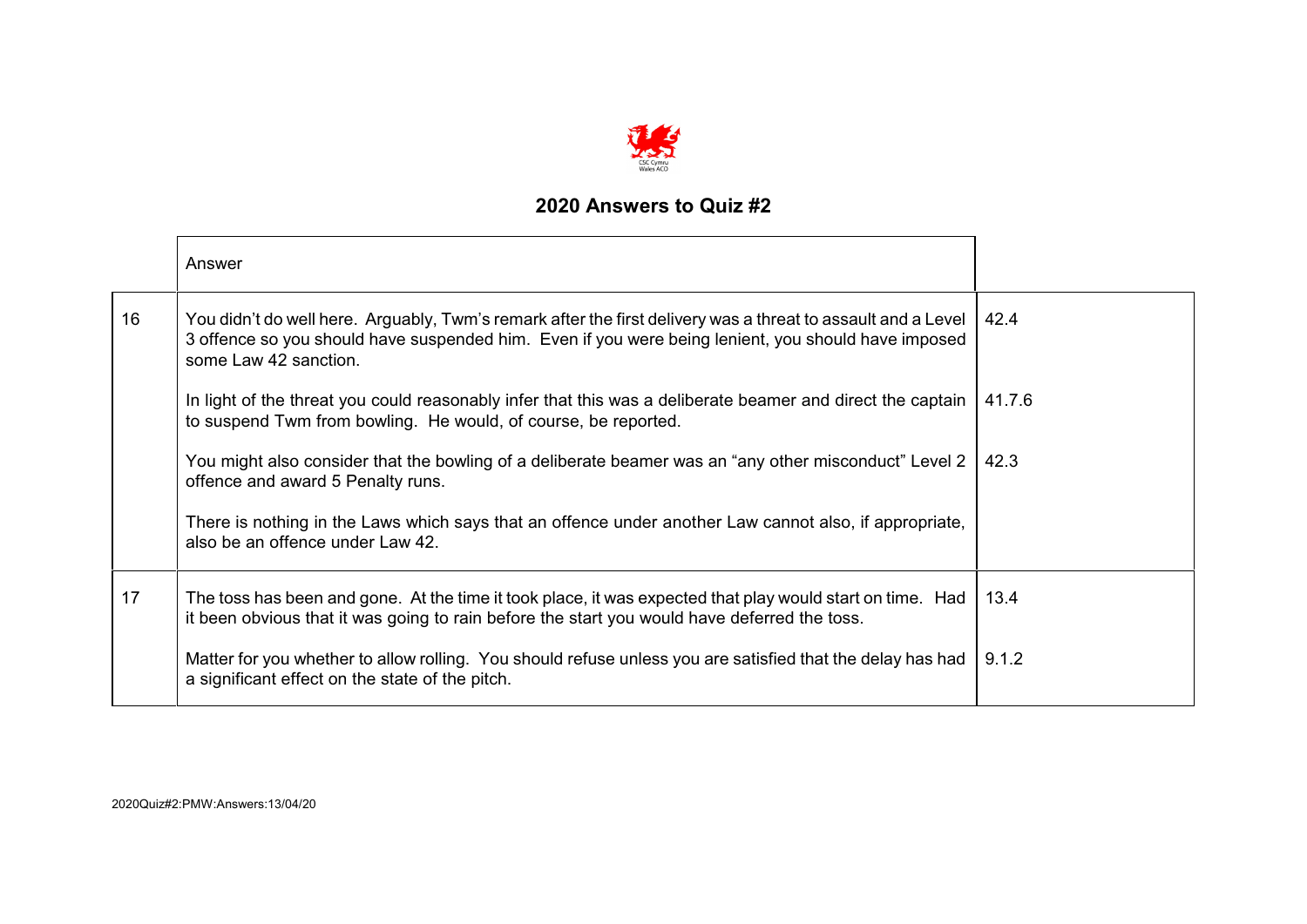

|    | Answer                                                                                                                                                                                                                                                      |        |
|----|-------------------------------------------------------------------------------------------------------------------------------------------------------------------------------------------------------------------------------------------------------------|--------|
| 18 | Player A has not suffered an external blow so he is incurring Penalty time while he is absent during Playing<br>time and his team is in the field.                                                                                                          | 24.2.2 |
|    | He is absent from 1.55 until 3.15 = 80 minutes but deduct 5 minutes for the drinks interval, which is not   11 & 12 & A1.7<br>playing time. By the time he resumes has incurred 75 minutes of Penalty time.                                                 |        |
|    | He has served 19 minutes before the end of the first innings so has 56 minutes unserved. He cannot bat<br>until 5.00pm unless 5 wickets fall before then. Note that wickets have to fall. A batsman cannot retire to<br>get round the 5 wicket requirement. | 25.3.1 |